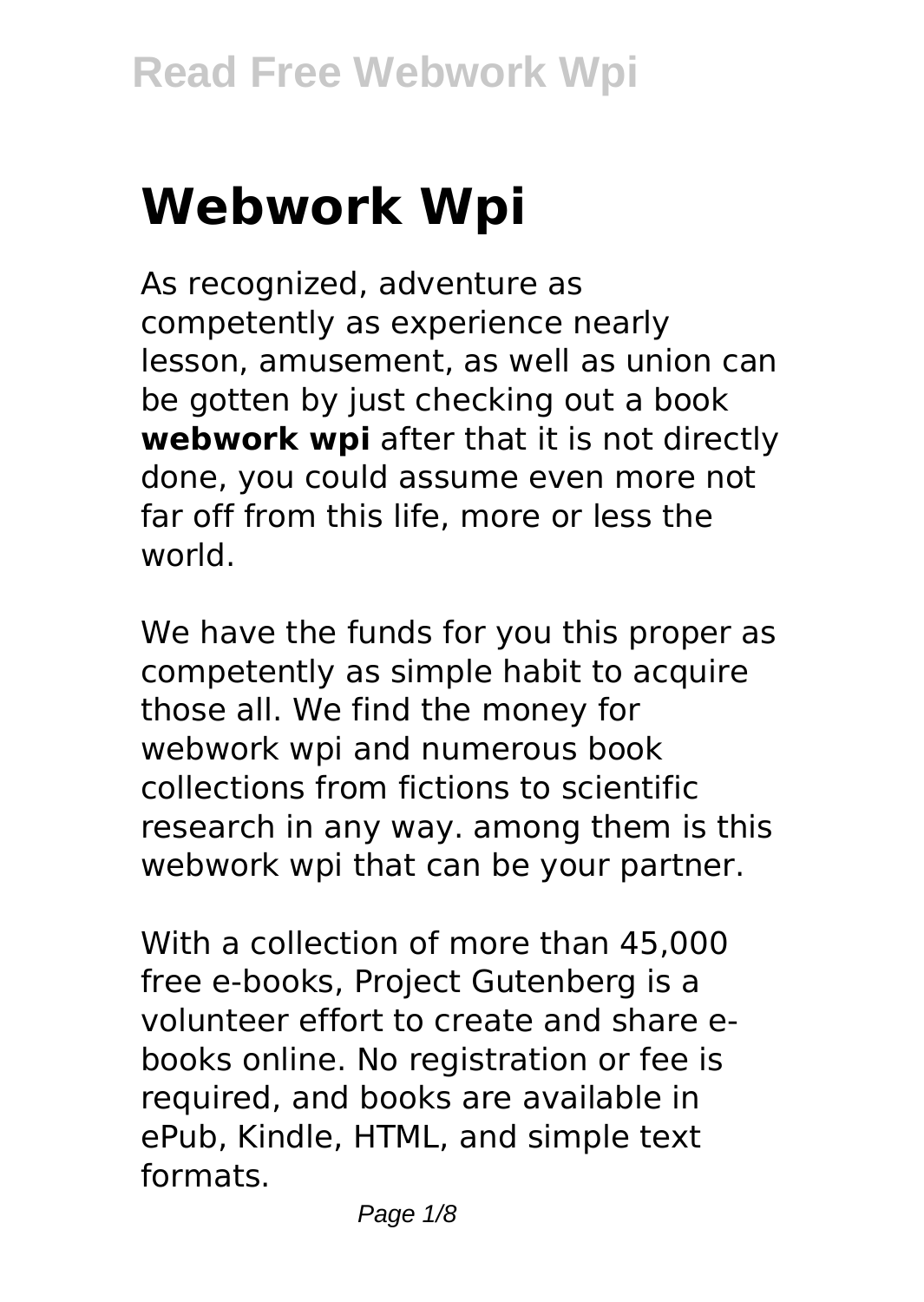### **Webwork Wpi**

Site Information This file is at htdocs/site\_info.txt. Use it to display information for the entire WeBWorK site which will be viewed at login time.

#### **WeBWorK**

WPI is a participating institution in WeBWorK. Many WPI professors use WeBWorK for introductory math and science courses, utilizing freely available homework problems already on WeBWorK. However, not many WPI professors write WeBWorK problems.

## **Webwork Problem Authoring Guide for WPI Actuarial sciences**

Online Library Webwork Wpi require to get those all needs later than having significantly cash? Why dont you attempt to get something basic in the beginning? [DOC] Webwork Wpi WeBWorK is an online homework platform used mainly for mathematics and science. This open source Perl-Page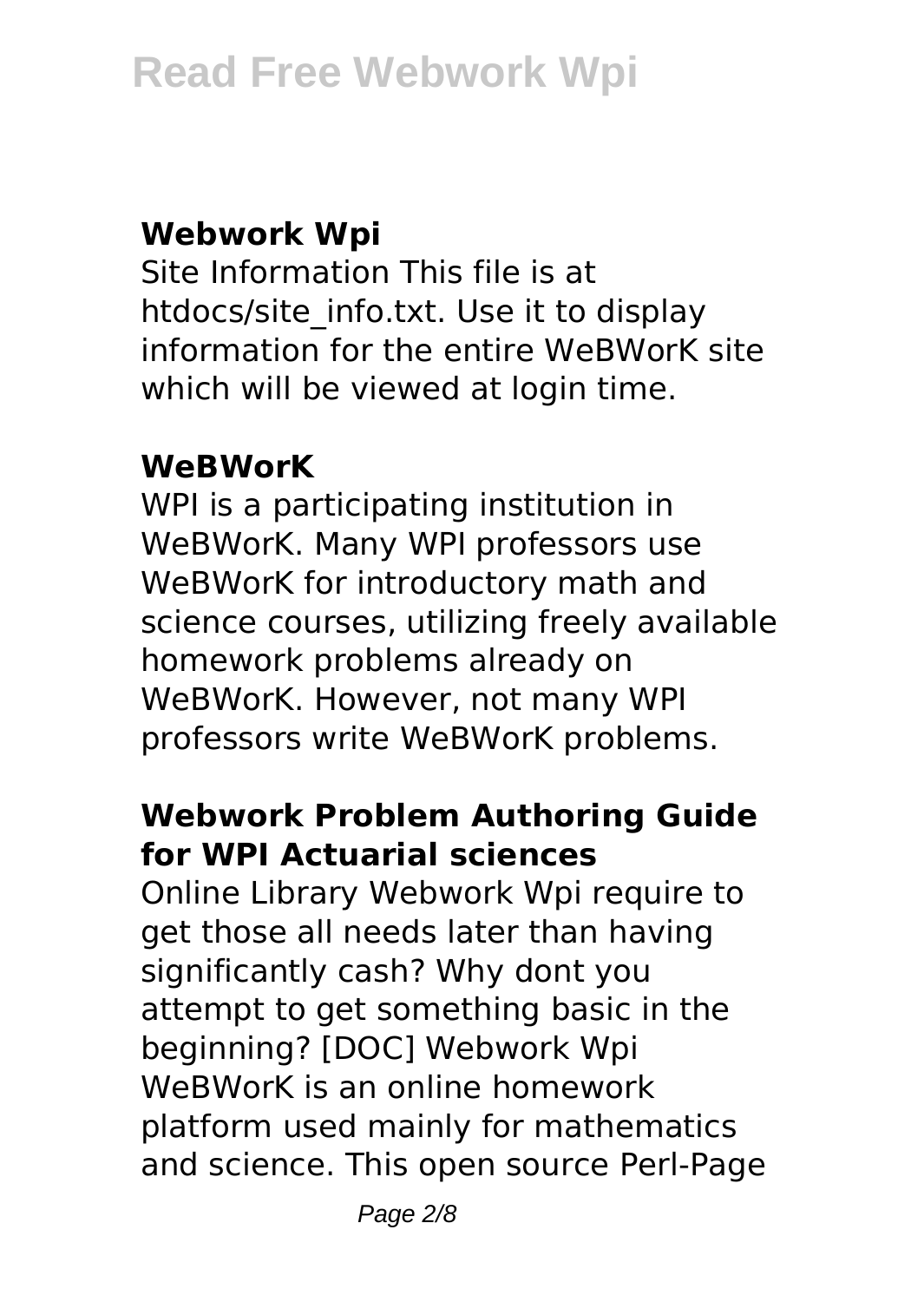## 9/25

## **Webwork Wpi - edugeneral.org**

The IT Service Desk has received reports of students experiencing difficulty when trying to access the math placement test on WeBWorK using a mobile phone. Please try connecting through a computer. 5/21/2020 10:26am

## **The WPI Hub | News | Webwork Access Degraded**

You will need a WPI account and password to login and take the test. When your account is created, you will receive an account notification email containing your login credentials and instructions for accessing your account. This email may appear in your Spam or Junk folder, so please be sure to monitor these locations.

## **Math Placement Tests | Mathematical Sciences | Academics | WPI**

WeBWorK WPI is a participating

Page 3/8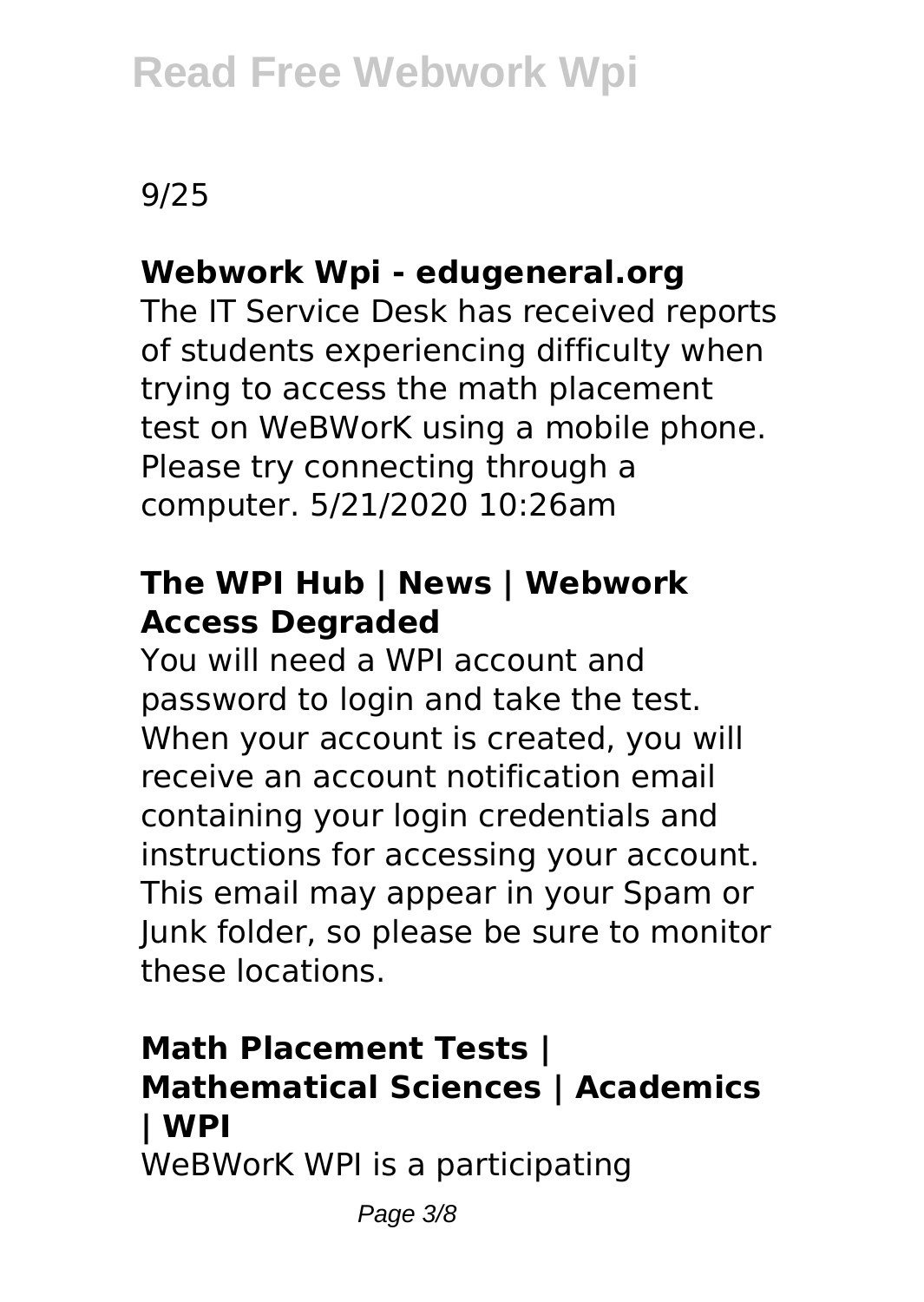institution in WeBWorK. Many WPI professors use WeBWorK for introductory math and science courses, Page 6/25. Online Library Webwork Wpi utilizing freely available homework problems already on WeBWorK.

#### **Webwork Wpi - aplikasidapodik.com**

Members of the WPI Community may now Login to the WPI Web Information System using any of the following: Windows Username and Password Social Security Number and PIN WPI ID and PIN (Faculty may use their WPI assigned initials)

#### **User Login - Worcester Polytechnic Institute**

Game On: WPI Launches Virtual Challenge to Design a FIRST® -Inspired Video Game October 08, 2020 An untitled painting by Alexandra Meraz '21, which was an honorable mention in the Visual Arts category in the "The Arts and Creativity in the Time of COVID" contest.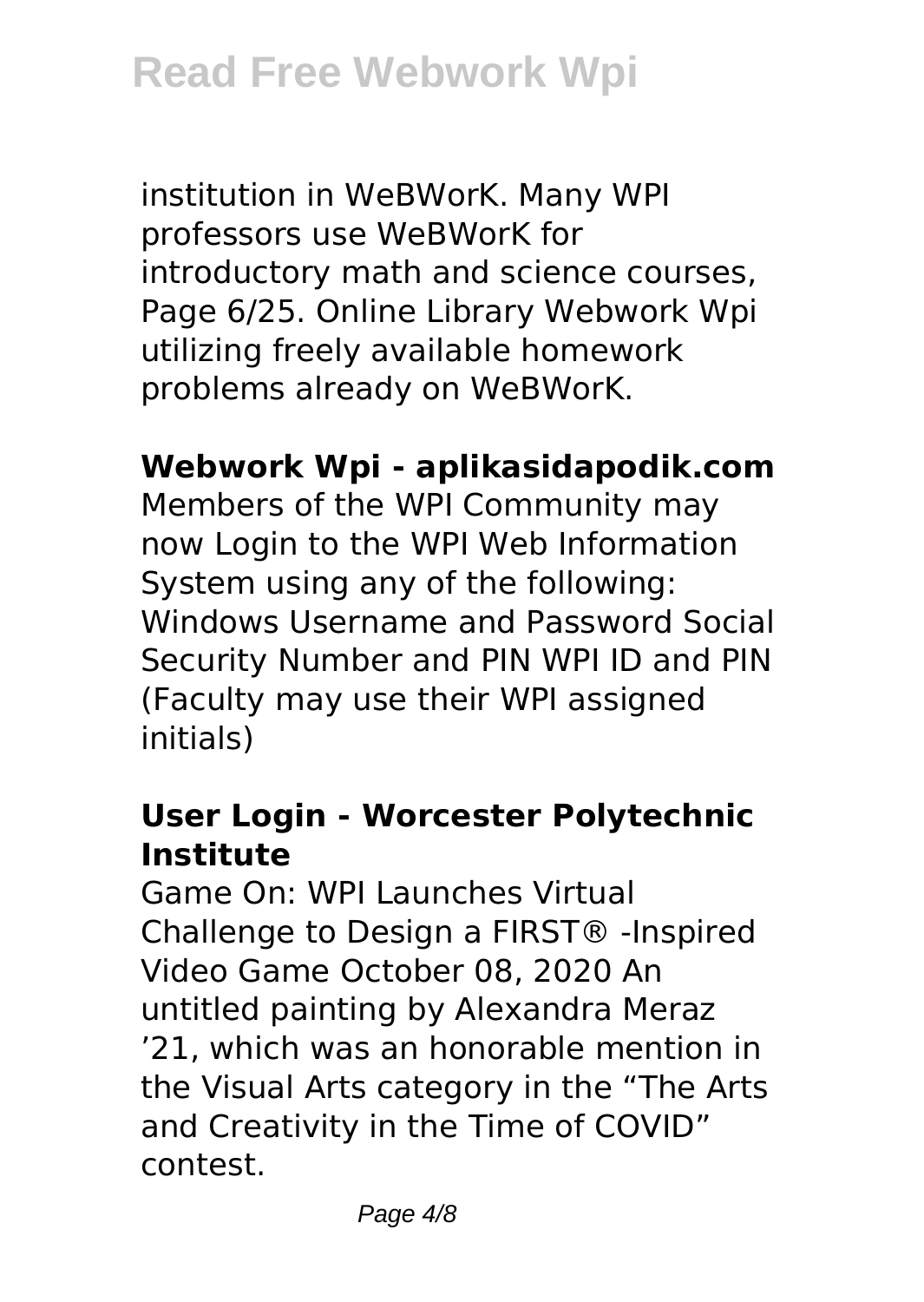## **Worcester Polytechnic Institute (WPI)**

WeBWorK has been upgraded to version 2.13 on this server. If you notice any errors or require assistance, please post on the forums for community assistance, or e-mail webwork@maa.org. See the release notes for more info.

### **WeBWorK**

WeBWorK is an online homework platform used mainly for mathematics and science. This open source Perlbased system has advantages over the customary paper-based homework because of its flexibility, which allows implementation of innovative ideas to maximize the efficiency of homework.

## **WEBWORK PROBLEMS FOR STATISTICS**

Webwork Wpi Site Information This file is at htdocs/site\_info.txt. Use it to display information for the entire WeBWorK site which will be viewed at login time.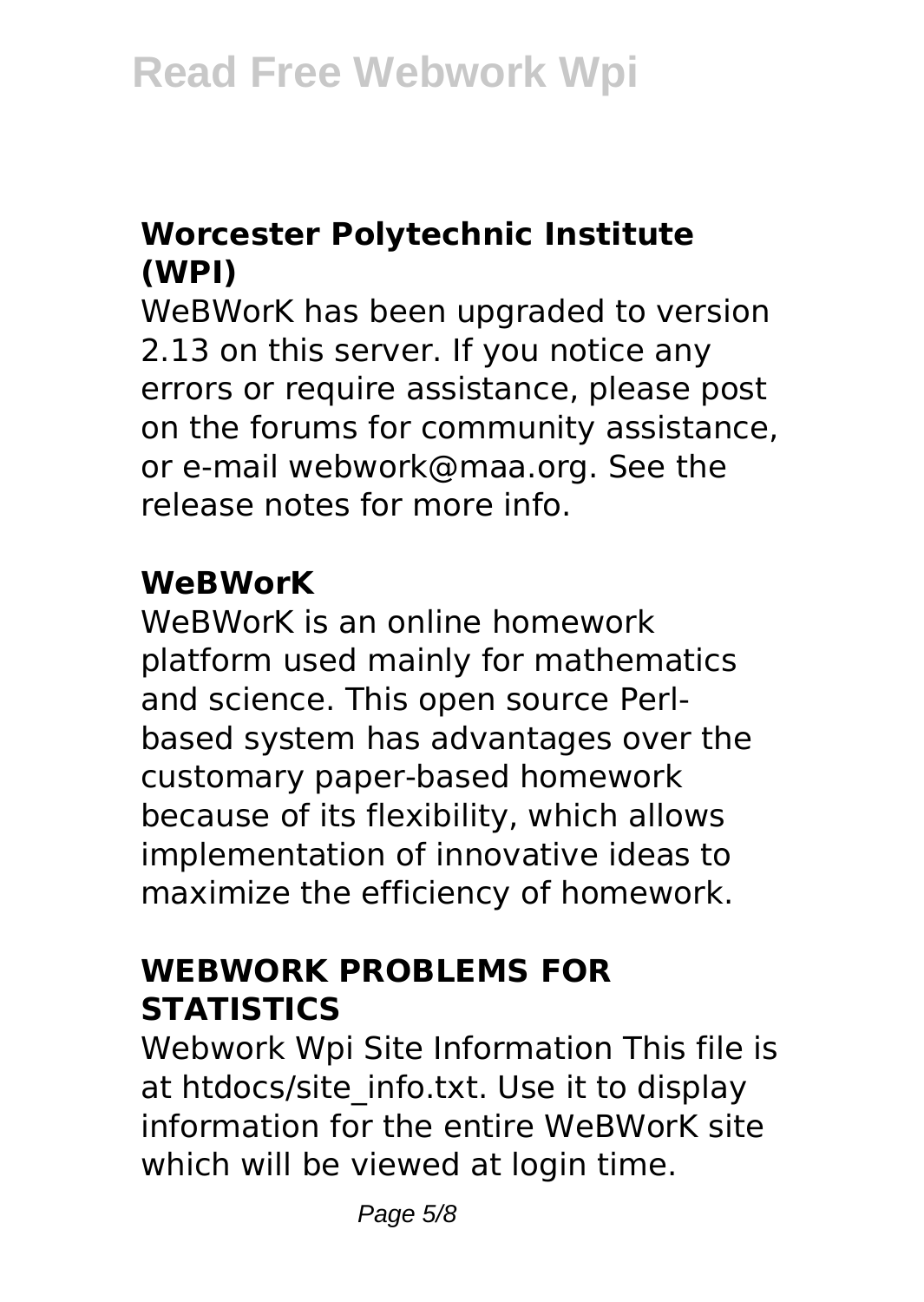WeBWorK WPI is a participating institution in WeBWorK. Many WPI professors use WeBWorK for introductory math and science courses, utilizing freely available homework problems already on WeBWorK.

## **Webwork Wpi**

MAIN MENU < webwork / ma1023920 / webwork 8 ma1023 a20 / 2 Courses WebWork 8 MA1023 A20: Problem 2 Homework Sets WebWork 8 MA1023 A20 Problem 2 User Settings Grades Previous Problem Problem List Next Problem (1 point) The Taylor series for  $f(x) = V10x$  $x$ ? at a = 5 is 20 (7-5)".

## **Wwork.wpi.edu 11 Mall-Lass Project 2 - Class 11 ...**

WeBWorK Consultants are individuals who have completed a WeBWorK Consultant Training Workshop (for example, see January 2011 Training session). These training workshops are part of the MAA program, supported by NSF grant DUE 0920341, to disseminate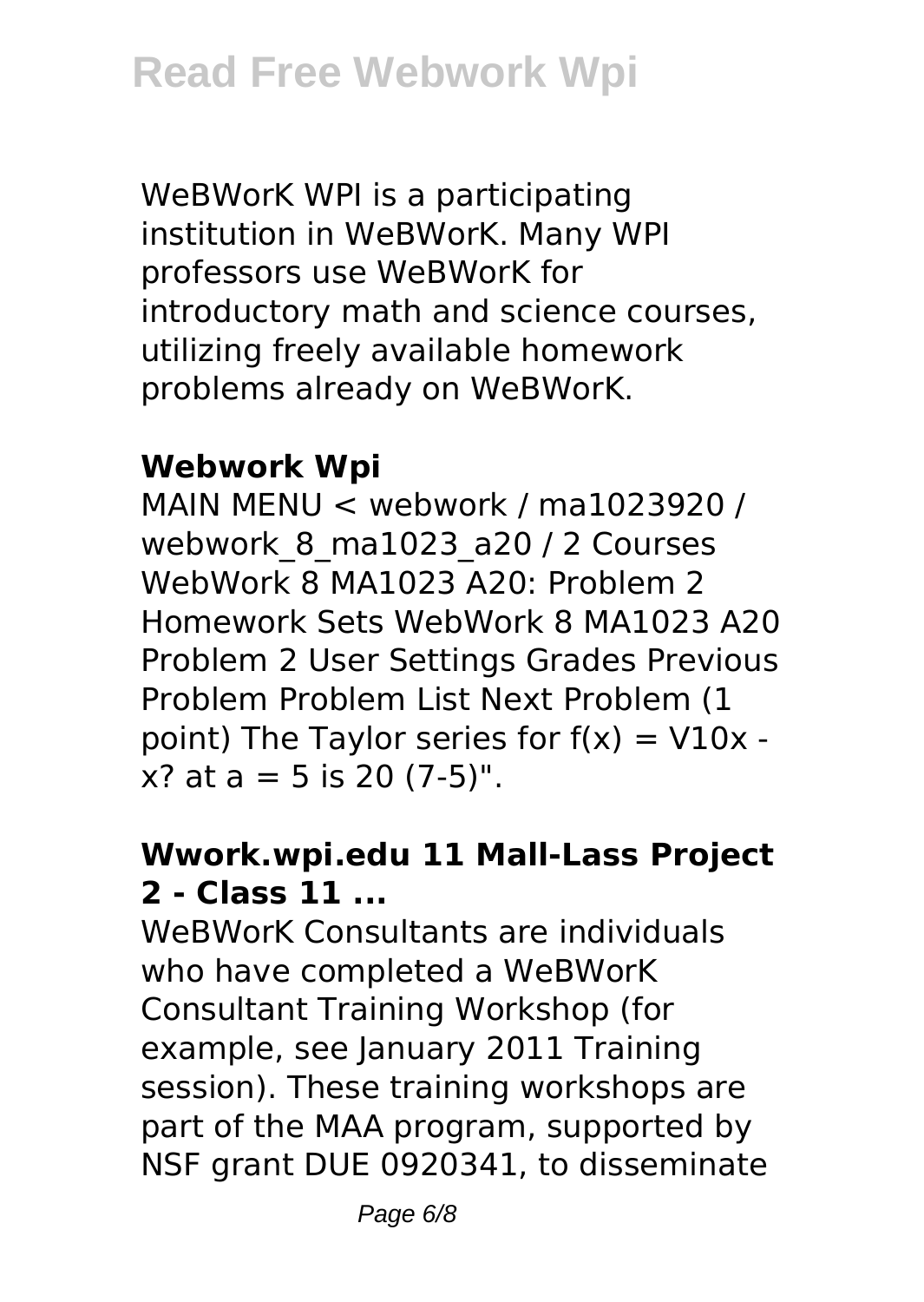WeBWorK beyond its current usage base of over 300 colleges and universities.

#### **List of WeBWorK Consultants - WeBWorK\_wiki**

IT Service & Support enables the effective use of technology for teaching, learning, research, and the administrative work of the University by providing technology and mobility solutions, support, IT content and communications.

#### **The WPI Hub | News | Webwork Access Degraded**

There may also be assignments using the online software WebWork. You would have used this system for your Calculus Placement Exam before you started classes ta WPI. You receive full credit for correct WebWork answers, independent of the number of attempts made.

### **MA2051 in 2016 D with Prof. S. L. Weekes - WPI**

WeBWorK is used at WPI in Section 2.2.